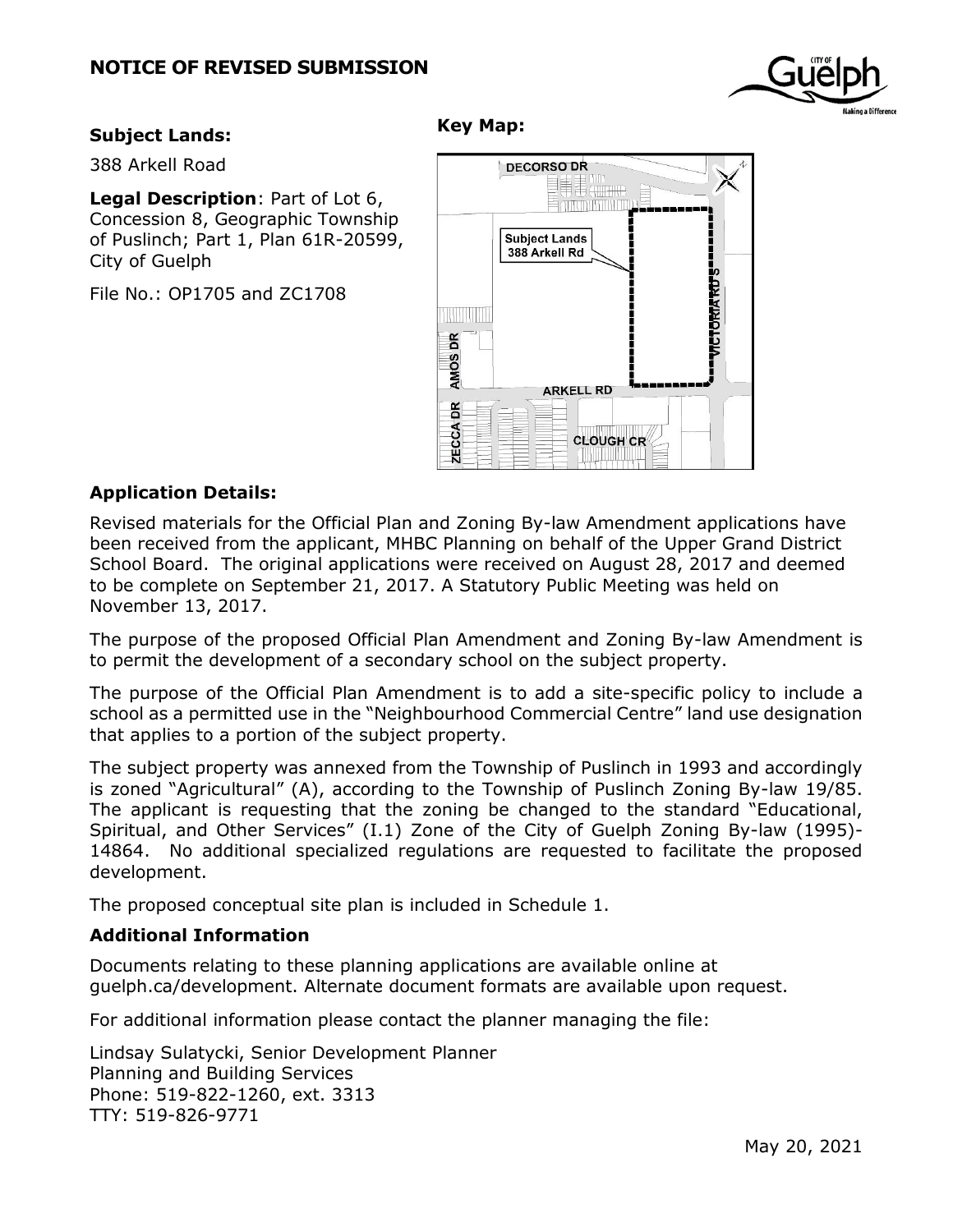## **Other Applications**

The subject lands are not subject to any other application under the Planning Act.

#### **To submit written comments:**

You can submit written comments any time via email to clerks@guelph.ca and [lindsay.sulatycki@guelph.ca](mailto:lindsay.sulatycki@guelph.ca) or by mail to Guelph City Clerk, 1 Carden Street, Guelph ON N1H 3A1 or place them in the mail slot beside the main entrance to City Hall.

### **How to Stay Informed:**

If you wish to be notified of the Council decision on these applications you must make a written request to the City Clerk by way of email, or regular mail as listed above.

### **Appeals Information:**

If a person or public body would otherwise have an ability to appeal the decision of the Council of the City of Guelph to the Local Planning Appeal Tribunal but the person or public body does not make oral submissions at a public meeting or make written submissions to the City of Guelph before the by-law is passed, the person or public body is not entitled to appeal the decision.

If a person or public body does not make oral submissions at a public meeting, or make written submissions to the City of Guelph before the by-law is passed, the person or public body may not be added as a party to the hearing of an appeal before the Local Planning Appeal Tribunal unless, in the opinion of the Tribunal, there are reasonable grounds to do so.

## **Requirement for Owners of Multi-tenant Buildings**

Upon receiving this Notice, owners of multi-tenant buildings with seven (7) or more residential units are asked to post this notice in a location that is clearly visible to all tenants (i.e. building or community notice board).

## **Notice of Collection of Personal Information:**

Personal information is being collected in order to gather feedback and communicate with interested parties regarding this development proposal. Information provided or presented at a public meeting is considered a public record and may be posted on the City's website or made public upon request.

This information is collected under the authority of the Planning Act, R.S.O. 1990, cP.13. Questions about this collection should be directed to the Information and Access Coordinator at 519-822-1260 extension 2349 or [privacy@guelph.ca.](mailto:privacy@guelph.ca)

## **Accessibility:**

Alternative accessible formats are available by contacting [planning@guelph.ca](mailto:planning@guelph.ca) or TTY 519-826-9771.